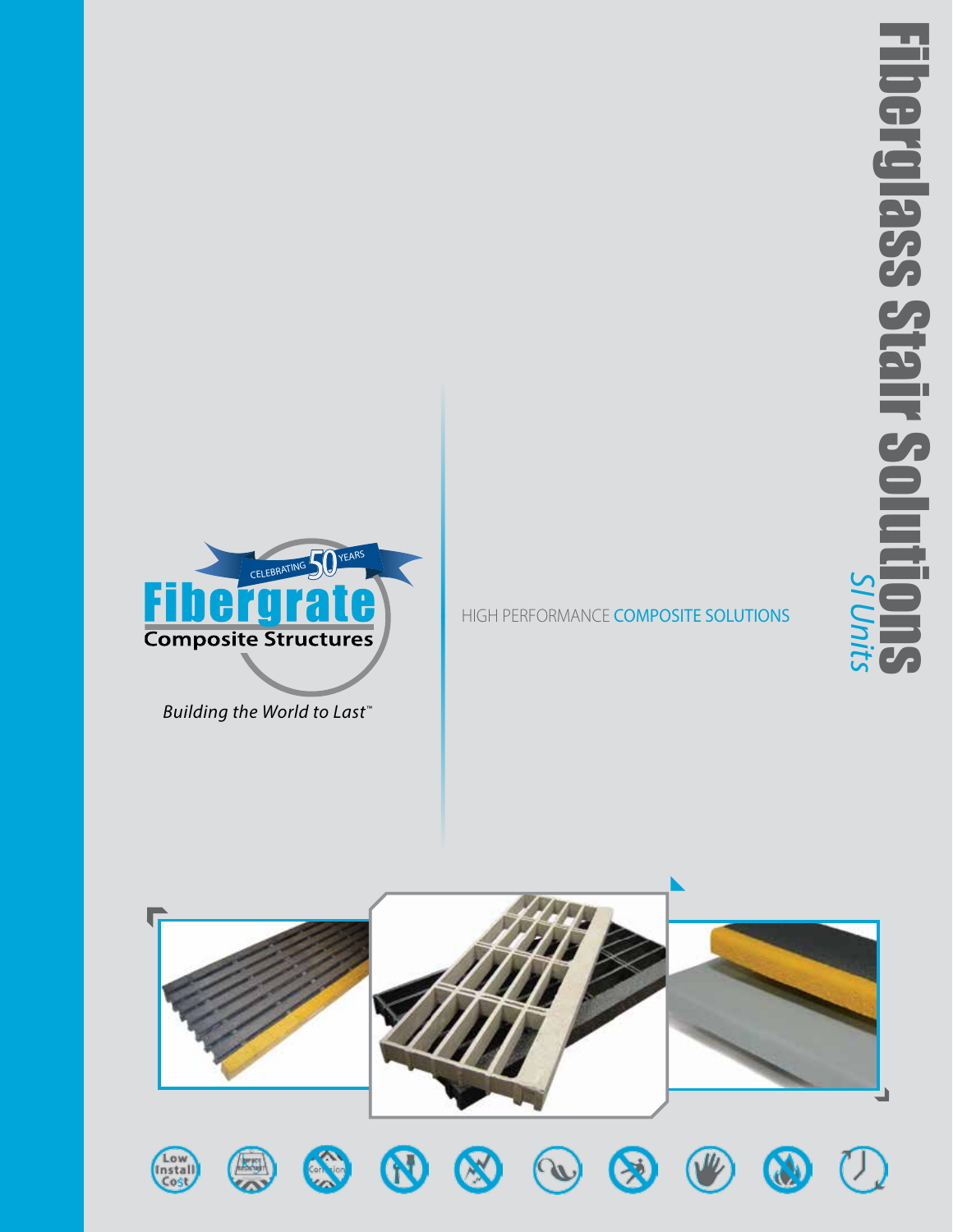## Stair Solutions - Molded Stair Treads



Fibergrate provides several slip and corrosion resistant products for your stairway safety needs. Our complete stair solution line includes panels in a one-piece molded configuration or assembled pultruded configuration for new or replacement steps; covered stair treads to replace deteriorating concrete steps; or stair tread covers designed to add slip and corrosion resistance to existing metal, concrete or wood steps. All Fibergrate stair treads are engineered to exceed OSHA and other model building code standards for safety, strength, durability and corrosion resistance. Fibergrate offers a wide range of fabrication services from cutting treads to desired lengths to turnkey options including drafting, engineering and fabrication of entire stairways. Contact Fibergrate for information on spans greater than 1067mm.

### Fibertred® Panels



Fibertred stair treads are available in the same high performance resin formulations as Fibergrate grating. Unique cutting channels spaced at 152mm intervals provide efficient utilization when custom fitting treads into stairways. These channels also ensure that all standard stair tread widths are terminated with closed ends. Up to five 610mm wide stair treads can be cut from each side of a single panel. A 38mm wide gritted strip is molded in on both sides of the panel for superior slip resistance.

### Standard Fibertred® Panel

| Depth | Mesh         | <b>\Panel Size</b> \ | Weight | <b>Open Area</b> |
|-------|--------------|----------------------|--------|------------------|
| 38mm  | 38mm x 152mm | 565mm x 3048mm       | 27 kg  | 67%              |
| 38mm  | 38mm x 152mm | 641mm x 3658mm       | 37 kg  | 67%              |

- - - - - - - - - - - - - - - - - - - - - - - - - - - - - - - - - - - - - - - - - - - - - - - - - - - - - - - - - - - - - - - - - - - - - - - - - -

### Fibergrate Markets



- **O** Architectural
- Bridge & Highway
- **O** Chemical
- **O** Commercial
- **Food & Beverage**
- **O** Manufacturing
- Metals & Mining
- **O** Microelectronics
- Oil & Gas
- **O** Pharmaceutical
- **O** Power
- Pulp & Paper
- **O** Recreation
- **O** Telecommunications
- **O** Transportation
- **Water & Wastewater**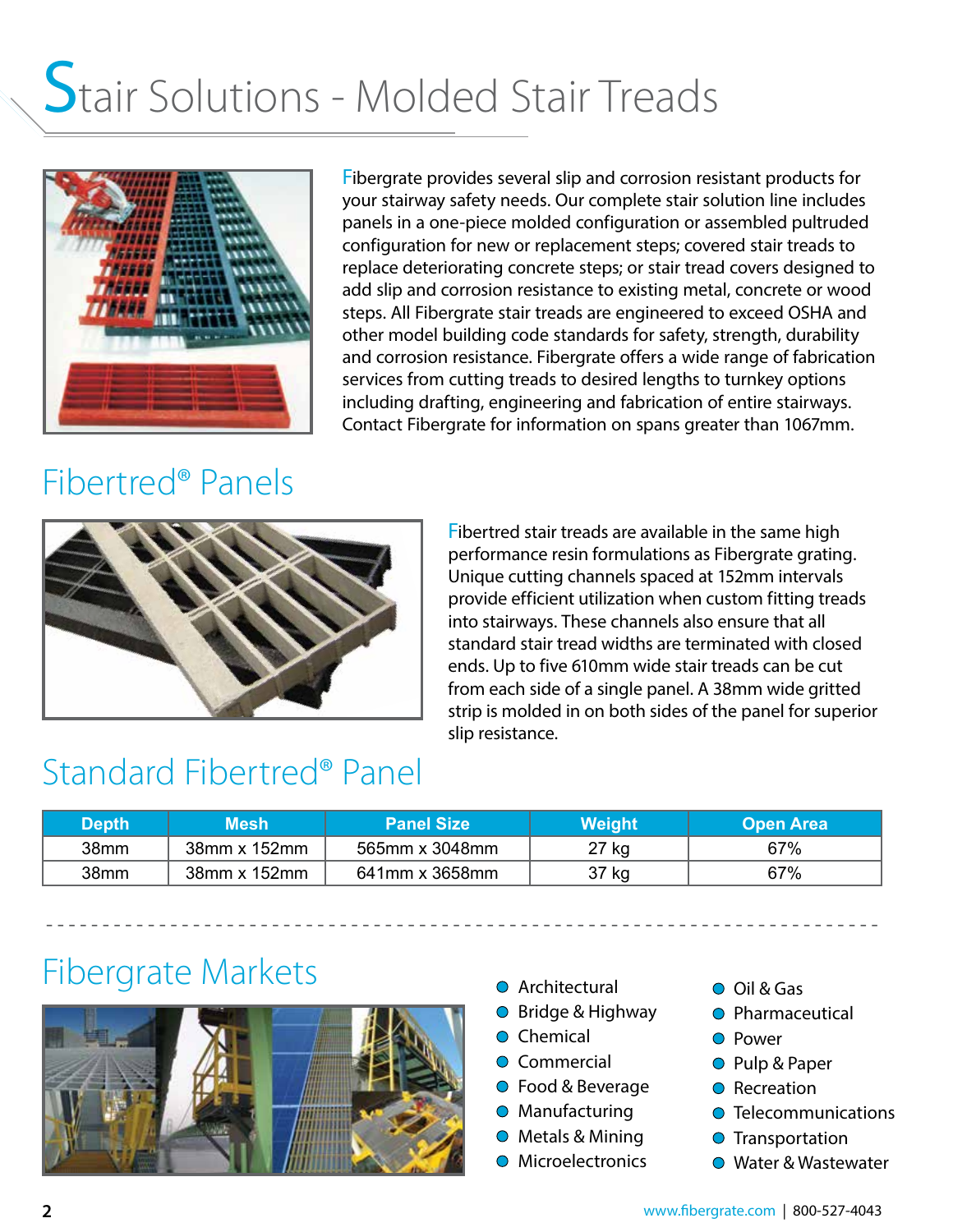## Stair Solutions - Molded Stair Treads

## Fibertred® Load Table



- - - - - - - - - - - - - - - - - - - - - - - - - - - - - - - - - - - - - - - - - - - - - - - - - - - - - - - - - - - - - - - -

| Load (kN) | Span (in)       | 600 | 800 | 1000 | 1200  |
|-----------|-----------------|-----|-----|------|-------|
|           | <b>Span/150</b> | 4.0 | 5.3 | 6.7  | 8.0   |
|           |                 | 1.1 | 2.4 | 4.7  | 8.8   |
|           |                 | 2.2 | 5.0 | 9.5  | $---$ |

#### **NOTES:**

1. It is suggested that stair tread deflections be limited to Span/150. Deflections based on this ratio are at the top of the table.

2. Deflections in the body of the table are for concentrated loads of both 1 kN and 2 kN. A concentrated load is applied at the centerline of the tread, over a width of 102mm and a depth of 152mm, starting at the nosing edge to simulate the landing of a foot.

3. Stair treads with square mesh or for longer spans are available by custom order. Please contact Fibergrate for more information.





*This all FRP stairway is located at a private residence in the Pebble Beach community in California. The stairway leads from the front yard of the home to the private beach below.*



*The stairway above utilizes Fibertred molded stair treads to provide tank access at a pumping station.*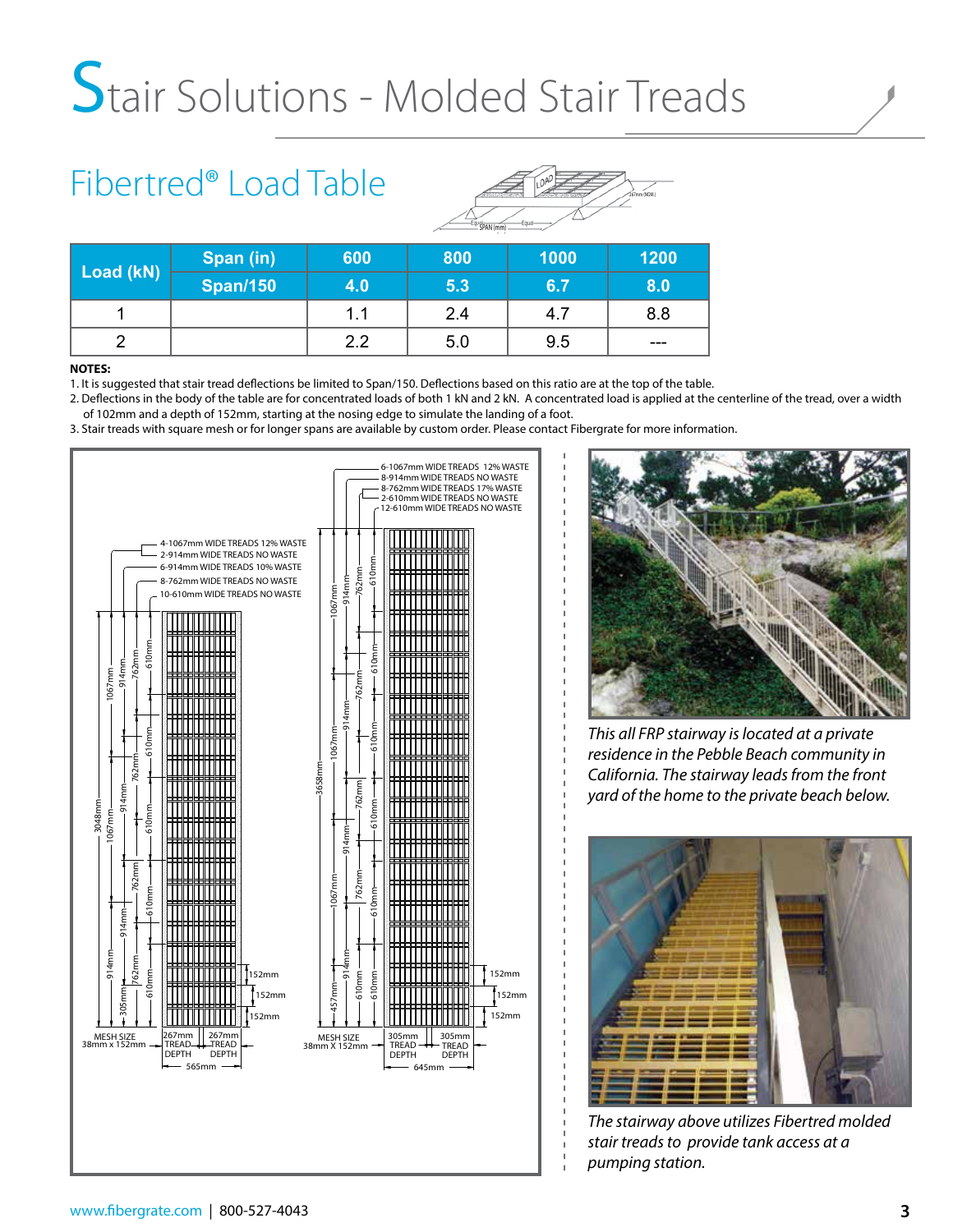# Stair Solutions - Covered Stair Treads

### Fibergrate® Covered Stair Treads



Designed as an alternative to the heavy, high-maintenance concrete or slippery metal steps, covered stair treads are designed for institutional/ commercial and industrial applications where slip resistance, aesthetics and low maintenance are important considerations. Covered stair treads come standard in the Corvex® resin system and are light gray in color. Other resins and colors are also available; contact sales for information. The integrally applied grit top is available in two surface textures that provide slip resistance. The lighter standard grit is suitable for barefoot traffic while a coarser grit option is used for industrial applications. These solid, impact resistant covers

can also accommodate high heel shoes. Covered stair treads can perform well in many corrosive environments including salt, continuous moisture and constant cleaning. The weight of the tread is eighty percent lighter than that of a precast concrete step and can be easily fabricated and installed with simple wood working tools. Covered stair treads come in 3.7m lengths that are designed to be cut and installed on-site with a circular saw and an abrasive masonry blade. Common uses are motels, universities, commercial office parks, aquatic and amusement parks, or any other location where outdoor stairs are present.

### Standard Panels/Load Table

| <b>Depth</b>     | <b>Panel Size</b>  | Weight |
|------------------|--------------------|--------|
| 41mm             | $270$ mm x $3.7$ m | 23 kg  |
| 41mm             | 311mm x 3.7m       | 27 kg  |
| 54 <sub>mm</sub> | 260mm x 3.7m       | 26 kg  |
| 54 <sub>mm</sub> | 311mm x 3.7m       | 31 kg  |



| <b>Tread Type</b> | Load          | Span (mm)   | 800        | 1000       | 1200        | 1400       |
|-------------------|---------------|-------------|------------|------------|-------------|------------|
| (Depth x Width)   | (KN)          | $L/D = 150$ | 5.3        | 6.7        | 8.0         | 9.3        |
| 41mm x 270mm      | 2             |             | 2.3<br>3.7 | 4.3<br>9.7 | 9.0         |            |
| 41mm x 311mm      | $\mathcal{P}$ |             | 1.8<br>3.5 | 3.3<br>6.8 | 6.2<br>11.5 |            |
| 54mm x 270mm      | 2             |             | 1.0<br>2.0 | 1.7<br>3.6 | 3.0<br>6.1  | 4.8<br>9.4 |
| 54mm x 311mm      | 2             |             | 0.8<br>1.4 | 1.5<br>3.1 | 2.6<br>5.3  | 4.2<br>8.0 |

### Optional Hidden Hold Down System

Contact your local Fibergrate salesperson for more information. Visit www.fibergrate.com or call us at 800-527-4043.





*Covered stair treads, with hidden hold down clips, lead to a water slide at a municipal waterpark in Oklahoma.*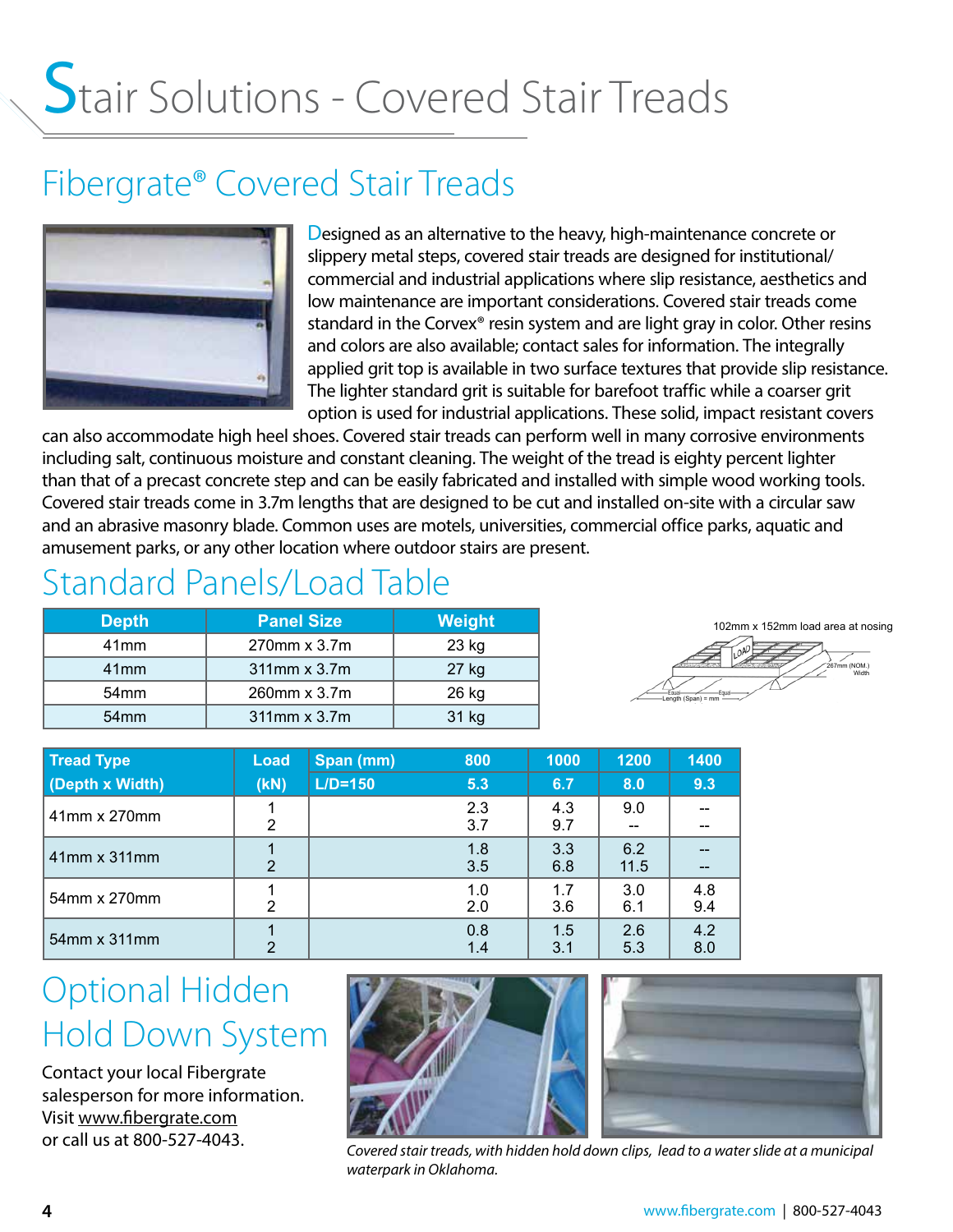## Stair Solutions - Stair Tread Covers

## Fiberplate® Stair Tread Covers

Fiberplate® stair tread covers are a convenient way to provide solid, slip resistant footing for existing treads that are still structurally sound. Stair tread covers may be installed over wood, concrete or metal steps. Standard color is dark gray with a highly visible safety yellow nosing for industrial applications and light gray for architectural applications.

An integral aluminum oxide grit-top surface provides secure footing for maximum safety and a highly durable tread. Reinforced with a woven glass mat for durability and impact resistance, these tread covers come in 203mm, 229mm, 254mm, 279mm and 305mm depths. The standard thickness is 3.2mm with 6.4mm thick covers available for heavy duty applications. Standard 3.7m panels are easily cut to size during installation, or are available precut to custom lengths.



### Phosphorescent Nosing

Fiberplate stair tread covers can be ordered with a special phosphorescent coating for the nosing area, causing it to glow even after the primary light source has been removed. The special nosing is perfect in stairways which serve as emergency exits during power outages, outdoor access ways where lighting is periodically dimmed as in arenas and concert halls, or as a safety measure for nighttime operation in outdoor applications such as on passenger ships. This special nosing has been tested in accordance with ISO/TC 8/SC 1 N. Ships and Marine Technology — Low Location Lighting on Passenger Ships. The standard color for tread covers with phosphorescent coating is yellow.

- - - - - - - - - - - - - - - - - - - - - - - - - - - - - - - - - - - - - - - - - - - - - - - - - - - - - - - - - - - - - - - - - - - - - - - - - -

Fibergrate stair tread covers were used over existing aluminum stairs at a UPS facility in Dallas, Texas. The original stairs were worn and unsafe. In addition, the stairway was not well lit, making it potentially hazardous when used by workers at night. The grittop surface of Fibergrate tread covers provided slip resistance and the yellow nosing on the treads made them more visible at night, making it safe for workers.



*Before After*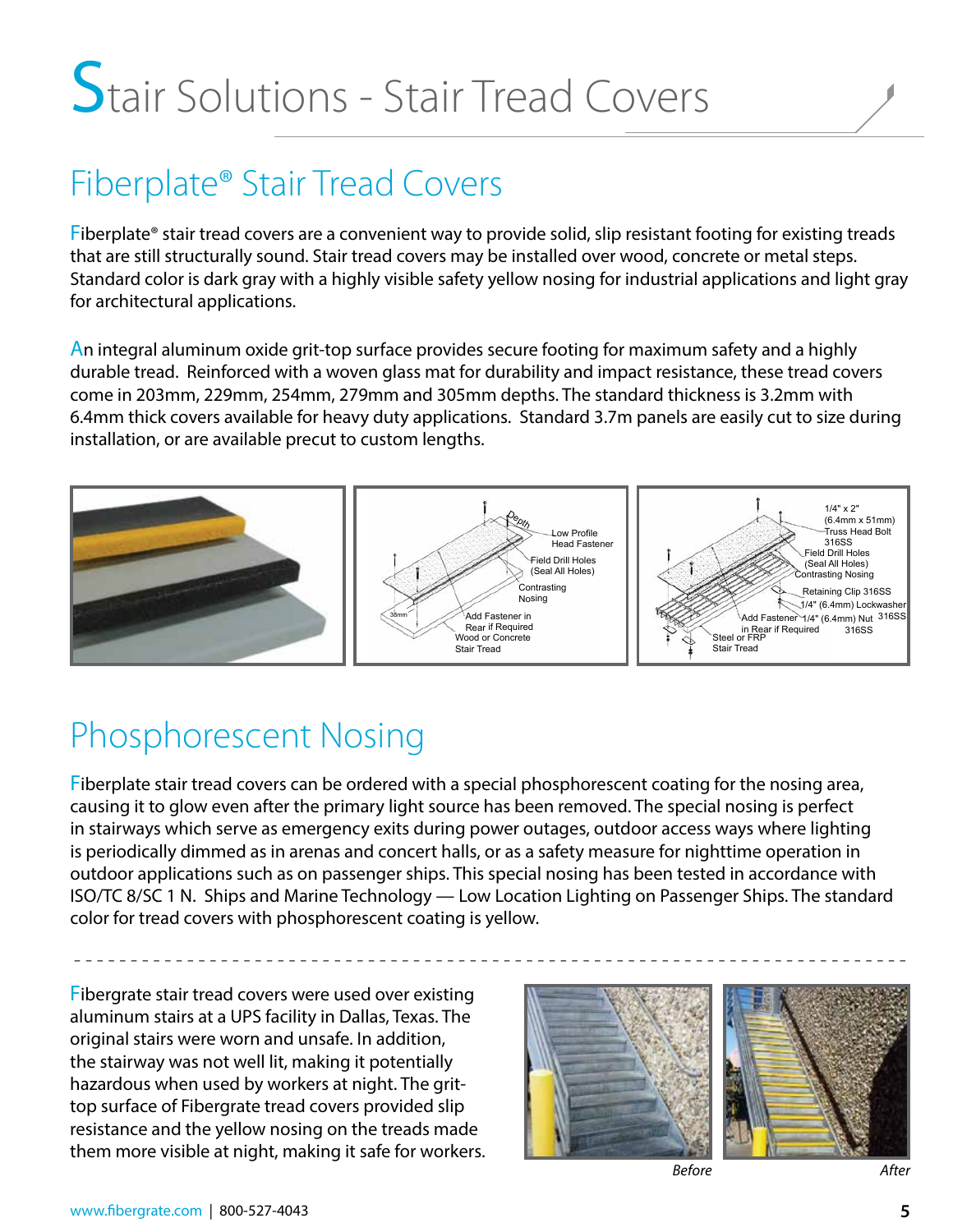## Stair Solutions - Pultruded Stair Treads

### Safe-T-Span® Pultruded Industrial/Pedestrian Stair Treads



Slip resistant and non conductive, Safe-T-Span pultruded stair treads offer the same level of safety, strength and corrosion resistance as other Fibergrate pultruded fiberglass products. Designed for use in industrial applications where wider support spans are required, Safe-T-Span pultruded stair treads are available in 25mm and 38mm depths in an I bar configuration with 40% and 60% open areas for most applications. A 51mm depth T bar configuration, with either a 33% or 50% open area, is also available for applications requiring wider spans or lower deflections.

Safe-T-Span pultruded pedestrian stair treads are available in 25mm and 38mm depths in a T bar configuration, with 12%, 25% and 38% open areas. The application shown here utilizes Safe-T-Span pultruded industrial stair treads. These are used in conjunction with Dynarail® handrail and Dynaform® structure to construct a stairway leading from the ocean, up the rocky side of a cliff, to a research center located on Farallon Island, off the San Francisco coast.

### Industrial Stair Tread Load/Deflection Information

|                   | Load<br>(KN)   | <b>SPAN</b> (mm) | 500        | 600        | 800 | 1000 | 1200 |
|-------------------|----------------|------------------|------------|------------|-----|------|------|
| <b>TREAD TYPE</b> |                | <b>SPAN/150</b>  | 3.3        | 4.0        | 5.3 | 6.7  | 8.0  |
|                   |                |                  | 0.5        | 1.8        | 4.3 | 6.9  | 9.5  |
| 25mm Deep, 16010  | $\overline{2}$ |                  | 1.0        | 3.5        | 8.7 | --   | --   |
|                   |                |                  | ${}_{0.3}$ | 0.5        | 1.2 | 1.9  | 2.6  |
| 38mm Deep, I6015  | $\overline{2}$ |                  | ${}_{0.3}$ | 0.9        | 2.4 | 3.8  | 5.2  |
|                   |                |                  | ${}_{0.3}$ | 0.4        | 0.9 | 1.3  | 1.8  |
| 51mm Deep, T5020  | $\overline{2}$ |                  | 0.4        | 0.8        | 1.8 | 2.7  | 3.6  |
| 25mm Deep, 14010  |                |                  | ${}_{0.3}$ | 1.2        | 3.1 | 4.9  | 6.8  |
|                   | $\overline{2}$ |                  | 0.7        | 2.6        | 6.2 | 9.9  | --   |
| 38mm Deep, I4015  | 1              |                  | ${}_{0.3}$ | 0.3        | 0.8 | 1.3  | 1.8  |
|                   | $\overline{2}$ |                  | ${}_{0.3}$ | 0.7        | 1.6 | 2.5  | 3.4  |
| 51mm Deep, T3320  |                |                  | ${}_{0.3}$ | ${}_{0.3}$ | 0.7 | 1.0  | 1.4  |
|                   | $\overline{2}$ |                  | ${}_{0.3}$ | 0.6        | 1.3 | 2.0  | 2.7  |

#### **NOTES:**

1. It is suggested that stair tread deflection be limited to SPAN/150. Deflections based on this ratio are provided at the top of the table.<br>2. Deflection in the body of the table are for concentrated loads of both 1 kN an at the nosing edge to simulate the landing of a foot.

3. Deflections are not appreciably different due to stair tread depth. Actual depth will vary depending on stair tread configuration.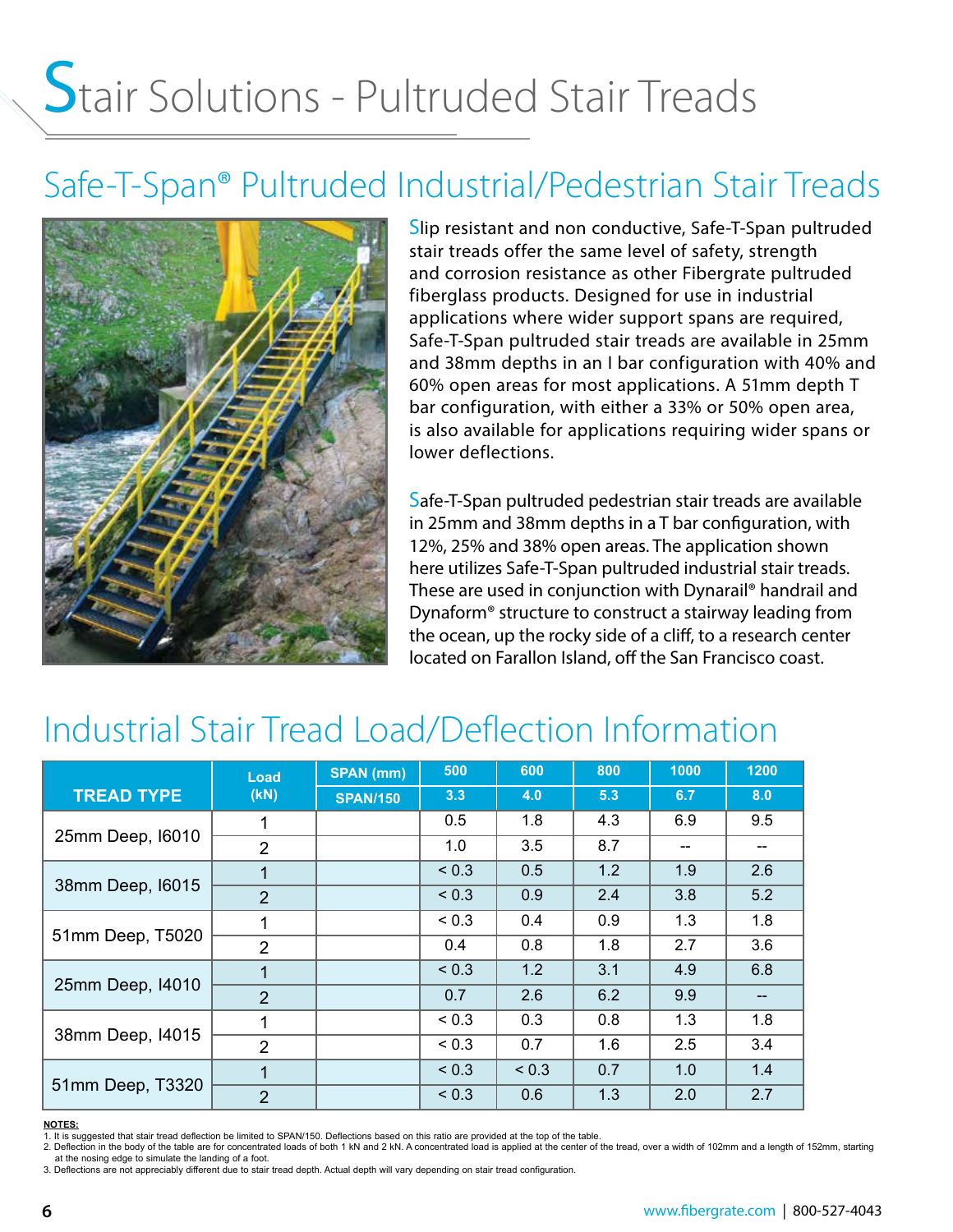# Pultruded Treads & Accessories

### Pedestrian Stair Tread Load/Deflection Information

|                   | Load (kN)      | <b>SPAN</b> (mm) | 500 | 600 | 800  | 1000 | 1200 |
|-------------------|----------------|------------------|-----|-----|------|------|------|
| <b>TREAD TYPE</b> |                | <b>SPAN/150</b>  | 3.3 | 4.0 | 5.3  | 6.7  | 8.0  |
|                   | 1              |                  | 1.5 | 2.8 | 5.4  | 8.0  | 10.5 |
| 25mm Deep, T1210  | 2              |                  | 3.1 | 4.9 | 8.7  | 12.4 |      |
| 38mm Deep, T1215  |                |                  | 1.1 | 1.5 | 2.3  | 3.1  | 3.9  |
|                   | 2              |                  | 1.8 | 2.6 | 4.3  | 5.9  | 7.6  |
|                   | 1              |                  | 1.3 | 2.7 | 5.5  | 8.3  | 11.1 |
| 25mm Deep, T2510  | $\overline{2}$ |                  | 3.0 | 5.1 | 9.3  |      |      |
| 38mm Deep, T2515  |                |                  | 0.9 | 1.4 | 2.3  | 3.2  | 4.1  |
|                   | 2              |                  | 1.5 | 2.4 | 4.1  | 5.9  | 7.7  |
| 25mm Deep, T3810  | 1              |                  | 1.8 | 3.3 | 6.4  | 9.5  | 12.6 |
|                   | 2              |                  | 3.1 | 5.6 | 10.5 |      |      |
| 38mm Deep, T3815  | 1              |                  | 1.5 | 2.8 | 5.4  | 8.0  | 10.5 |
|                   | $\overline{2}$ |                  | 3.1 | 4.9 | 8.7  | 12.4 |      |

#### **NOTES:**

1. It is suggested that stair tread deflection be limited to SPAN/150. Deflections based on this ratio are provided at the top of the table.

2. Deflection in the body of the table are for concentrated loads of both 1 kN and 2 kN. A concentrated load is applied at the center of the tread, over a width of 102mm and a length of 152mm, starting at the nosing edge to simulate the landing of a foot. 3. Deflections are not appreciably different due to stair tread depth. Actual depth will vary depending on stair tread configuration.

## Clip Assemblies for Stair Solutions Products



#### TYPE M HOLD DOWN CLIPS:

Secure open mesh treads to a support using two adjacent grating bars for a secure fit. Similar in design to metal grating saddle clips.



TYPE H (TRUSS HEAD) STRUCTURAL CLIPS: Secure stair tread covers to an existing stair tread.



#### TYPE WLP STRUCTURAL CLIPS:

Secure covered treads to a structure or stair tread covers to an existing stair tread.



#### TYPE M HOLD DOWN CLIP ASSEMBLIES FOR PULTRUDED STAIR

TREADS: MI40 for I4010 and I4015 treads, MI60 for I6010 and I6015 treads, MT5020 for T5020 treads, MT3320 for T3320 treads.

### Stair Tread Installation Note

All load carrying bars of both molded and pultruded stair treads (especially the nosing bar of the tread) must be fully supported at its ends to be considered properly installed.

To maintain corrosion resistance and structural integrity, all cut ends must be sealed with Fibergrate's sealing/coating spray and bonding kit.